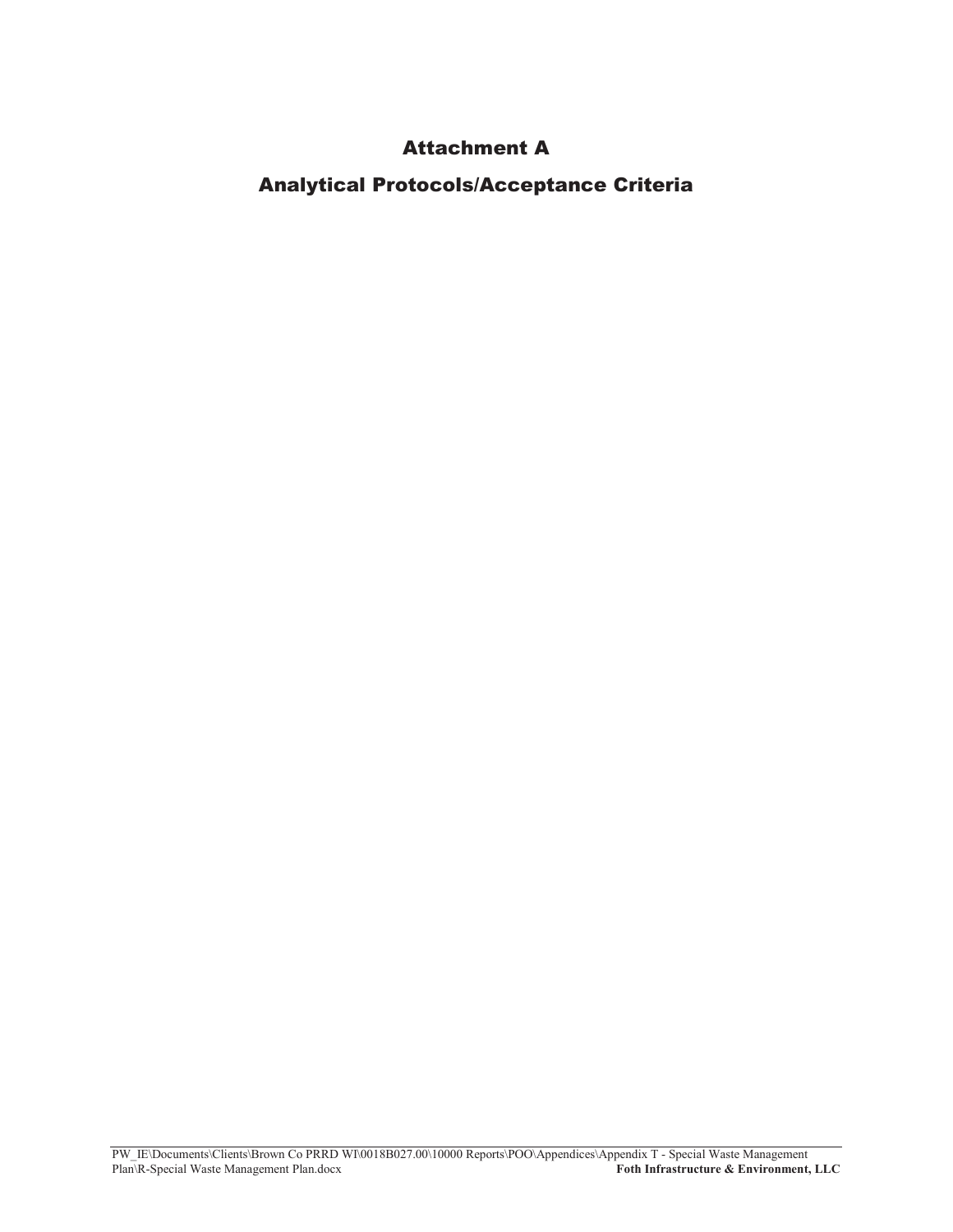# Brown County South Landfill Analytical Protocol/Acceptance Criteria Protocol A

(Foundry process waste; municipal, hospital and boiler ash; ink wastes; paint wastes and paint sludges; metal treatment/preparation sludges; waste glues and adhesives; ceramic production/manufacturing waste; contaminated soils; construction and demolition wastes; coal combustion residuals; abrasive blasting materials)

| <b>Analytical Parameter</b>  | <b>Acceptance Criteria</b>  |
|------------------------------|-----------------------------|
| pH                           | $2.0$ pH <12.5              |
| Total solids                 | $>40\%$                     |
| Free liquids                 | $0\%$                       |
| Flash point (closed cup)     | $>140^{\circ}F$             |
|                              |                             |
| $TCLP$ metals <sup>(1)</sup> |                             |
| arsenic                      | $TCLP < 5.0$ mg/L           |
| barium                       | $TCLP < 100.0$ mg/L         |
| cadmium                      | $TCLP < 1.0$ mg/L           |
| chromium                     | $TCLP < 5.0$ mg/L           |
| lead                         | $TCLP < 5.0$ mg/L           |
| mercury                      | $TCLP < 0.2$ mg/L           |
| selenium                     | $TCLP < 1.0$ mg/L           |
| silver                       | $TCLP < 5.0$ mg/L           |
| copper                       | $TBD^{(2)}$                 |
| nickel                       | $TBD^{(2)}$                 |
| zinc                         | $TBD^{(2)}$                 |
| Total available sulfide      | $<$ 500 mg/kg               |
| Total available cyanide      | $\langle 250 \rangle$ mg/kg |
| TCLP organics <sup>(1)</sup> |                             |
| benzene                      | $TCLP \leq 0.5$ mg/L        |
| carbon tetrachloride         | $TCLP < 0.5$ mg/L           |
| chlorobenzene                | $TCLP < 100.0$ mg/L         |
| chloroform                   | $TCLP < 6.0$ mg/L           |
| $o - \text{cresol}^{(3)}$    | $TCLP < 200.0$ mg/L         |
| $m - cresol(3)$              | $TCLP < 200.0$ mg/L         |
| $p - cresol(3)$              | $TCLP < 200.0$ mg/L         |
| 1,4 - dichlorobenzene        | $TCLP < 7.5$ mg/L           |
| 1,2 - dichloroethane         | $TCLP < 0.5$ mg/L           |
| 1,1 - dichloroethane         | $TCLP < 0.7$ mg/L           |
| 2,4 - dinitrotoluene         | $TCLP < 0.13$ mg/L          |
| hexachlorobenzene            | $TCLP < 0.13$ mg/L          |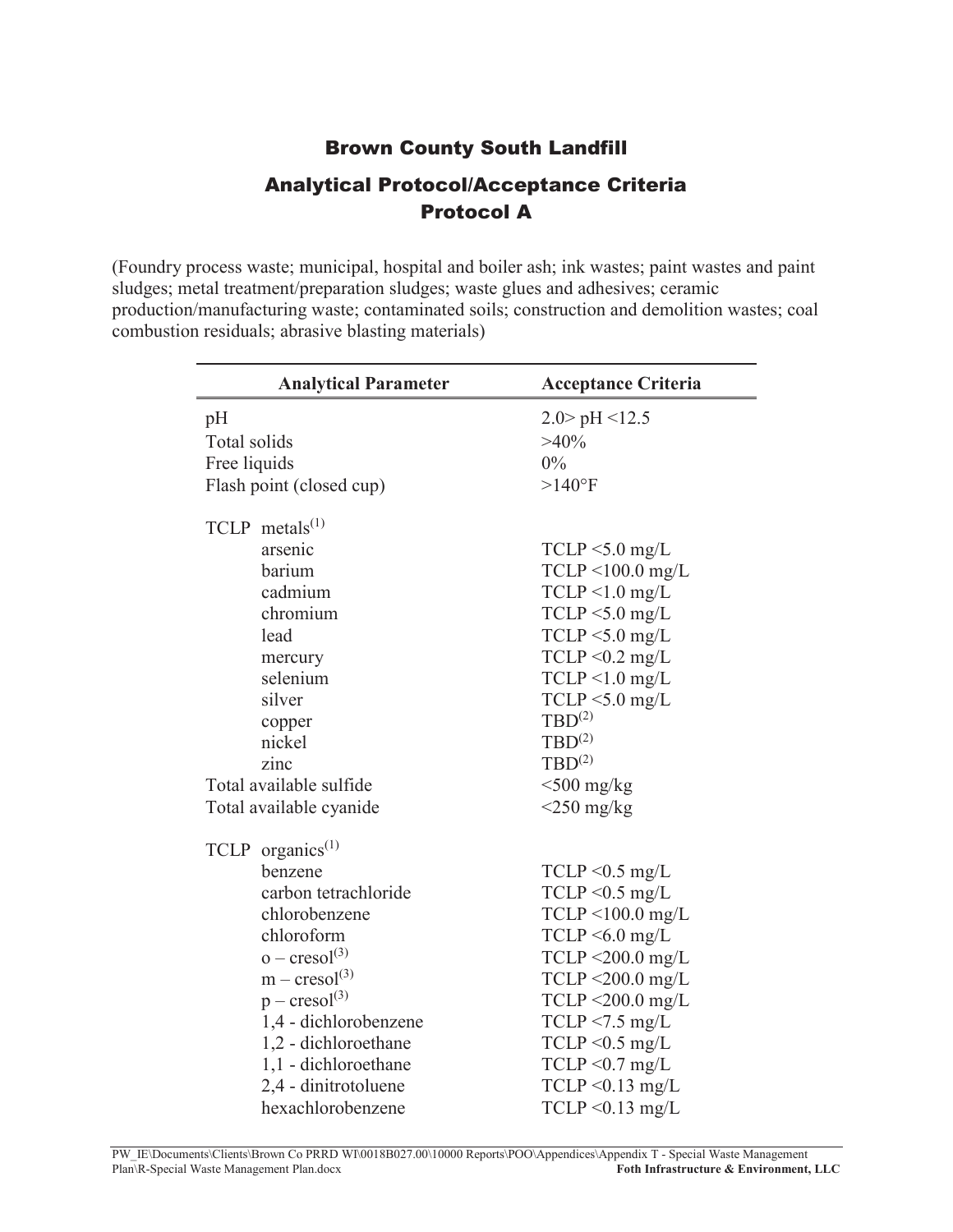#### Protocol A (continued)

| <b>Analytical Parameter</b> | <b>Acceptance Criteria</b> |
|-----------------------------|----------------------------|
| hexachlorobutadiene         | $TCLP < 0.5$ mg/L          |
| hexachloroethane            | $TCLP < 3.0$ mg/L          |
| methyl ethyl ketone         | $TCLP < 200.0$ mg/L        |
| nitrobenzene                | $TCLP < 2.0$ mg/L          |
| pentachlorophenol           | $TCLP < 100.0$ mg/L        |
| pyridine                    | $TCLP < 5.0$ mg/L          |
| tetrachloroethene           | $TCLP < 0.7$ mg/L          |
| trichloroethene             | $TCLP < 0.5$ mg/L          |
| 2,4,5 - trichlorophenol     | $TCLP < 400.0$ mg/L        |
| 2,4,6 - trichlorophenol     | $TCLP < 2.0$ mg/L          |
| vinyl chloride              | $TCLP < 0.2$ mg/L          |
| Ammonia                     | $TBD^{(2)}$                |
| TKN                         | $TBD^{(2)}$                |

- $(1)$  For all constituents which are identified as TCLP extraction, it is permissible to utilize a totals analysis if <20 times the regulatory level. If the totals analysis is >20 times regulatory limit, the TCLP extraction is required.
- $(2)$  The acceptance criteria will be determined on a case by case basis depending on the constituent levels and proposed amounts to be disposed.
- (3) If o-, m-, and p-cresol concentrations cannot be differentiated, the total cresol concentration is used. The regulatory level for total cresol is 200 mg/L.
- Note: Physical testing of materials to be considered for use as ADC or other beneficial uses will be required. Testing shall include grain size (ASTM D6913), hydrometer (ASTM D7928) and moisture content (ASTM D2216).

Meeting the minimum testing requirements does not relieve the generator of the responsibility to determine whether their waste is hazardous. Brown County reserves the right to request additional information in order to evaluate the waste stream for disposal.

 $mg/L =$  milligram per liter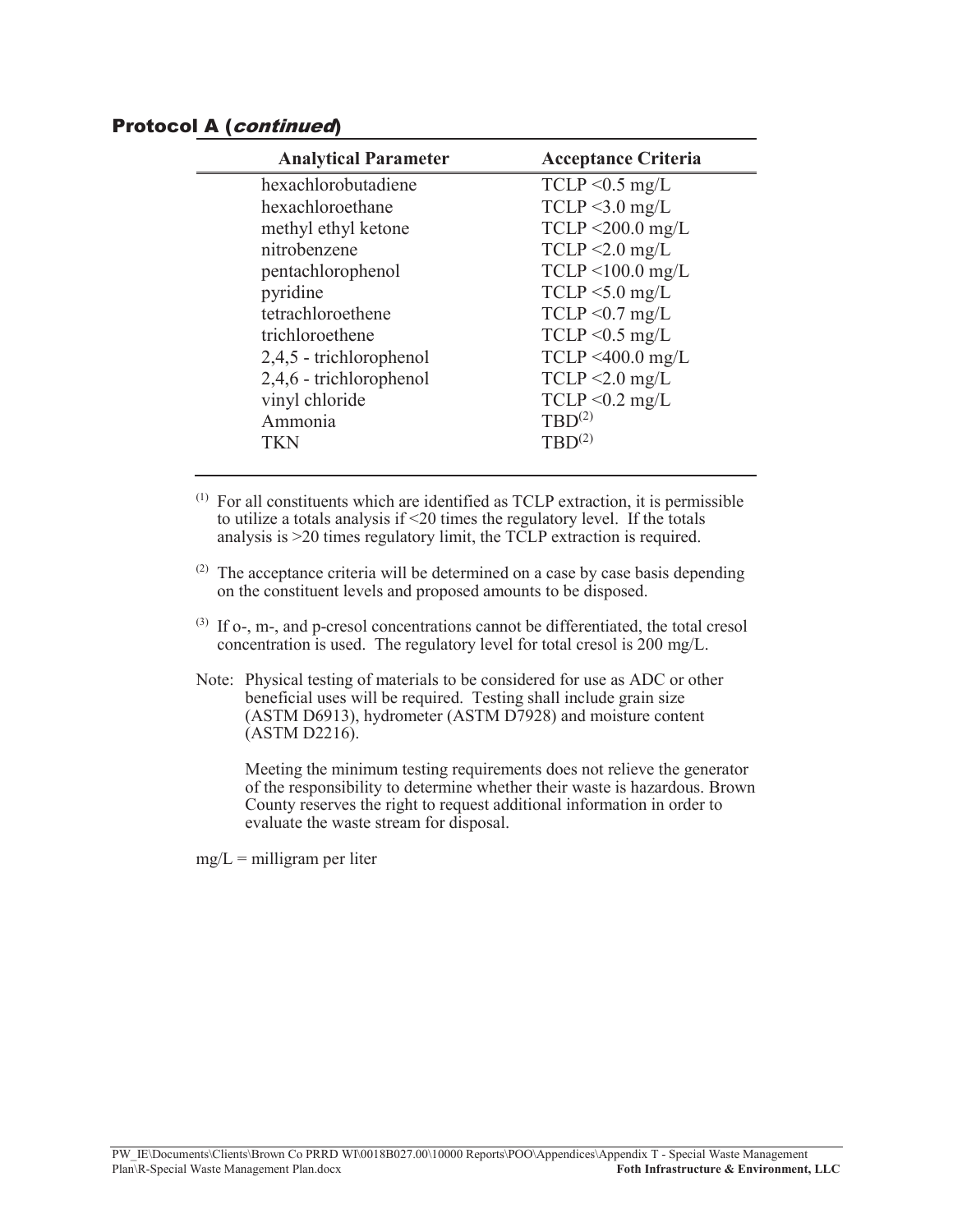### Brown County South Landfill

## Analytical Protocol/Acceptance Criteria Protocol B

(Grinding sludges/swarfs; pollution control wastes; wastes from remedial projects, investigations and spill clean ups; unknown chemical substances; auto shredder fluff)

| <b>Analytical Parameter</b>    | <b>Acceptance Criteria</b> |
|--------------------------------|----------------------------|
| pH                             | $2.0$ pH <12.5             |
| Total solids                   | $>40\%$                    |
| Free liquids                   | $0\%$                      |
| Flash point (closed cup)       | $>140$ °F                  |
| $TCLP$ metals <sup>(1)</sup>   |                            |
| arsenic                        | $TCLP < 5.0$ mg/L          |
| barium                         | $TCLP < 100.0$ mg/L        |
| cadmium                        | $TCLP < 1.0$ mg/L          |
| chromium                       | $TCLP < 5.0$ mg/L          |
| lead                           | $TCLP < 5.0$ mg/L          |
| mercury                        | TCLP < 0.2 mg/L            |
| selenium                       | $TCLP < 1.0$ mg/L          |
| silver                         | $TCLP < 5.0$ mg/L          |
| copper                         | $TBD^{(2)}$                |
| nickel                         | $TBD^{(2)}$                |
| zinc                           | $TBD^{(2)}$                |
| Total available sulfide        | $<$ 500 mg/kg              |
| Total available cyanide        | $<$ 250 mg/kg              |
| $TCLP$ organics <sup>(1)</sup> |                            |
| benzene                        | $TCLP \leq 0.5$ mg/L       |
| carbon tetrachloride           | $TCLP < 0.5$ mg/L          |
| chlorobenzene                  | $TCLP < 100.0$ mg/L        |
| chloroform                     | $TCLP \leq 6.0$ mg/L       |
| $o - cresol(3)$                | $TCLP < 200.0$ mg/L        |
| $m - cresol(3)$                | $TCLP < 200.0$ mg/L        |
| $p - cresol(3)$                | $TCLP < 200.0$ mg/L        |
| 1,4 - dichlorobenzene          | $TCLP < 7.5$ mg/L          |
| 1,2 - dichloroethane           | $TCLP < 0.5$ mg/L          |
| 1,1 - dichloroethane           | $TCLP < 0.7$ mg/L          |
| 2,4 - dinitrotoluene           | $TCLP < 0.13$ mg/L         |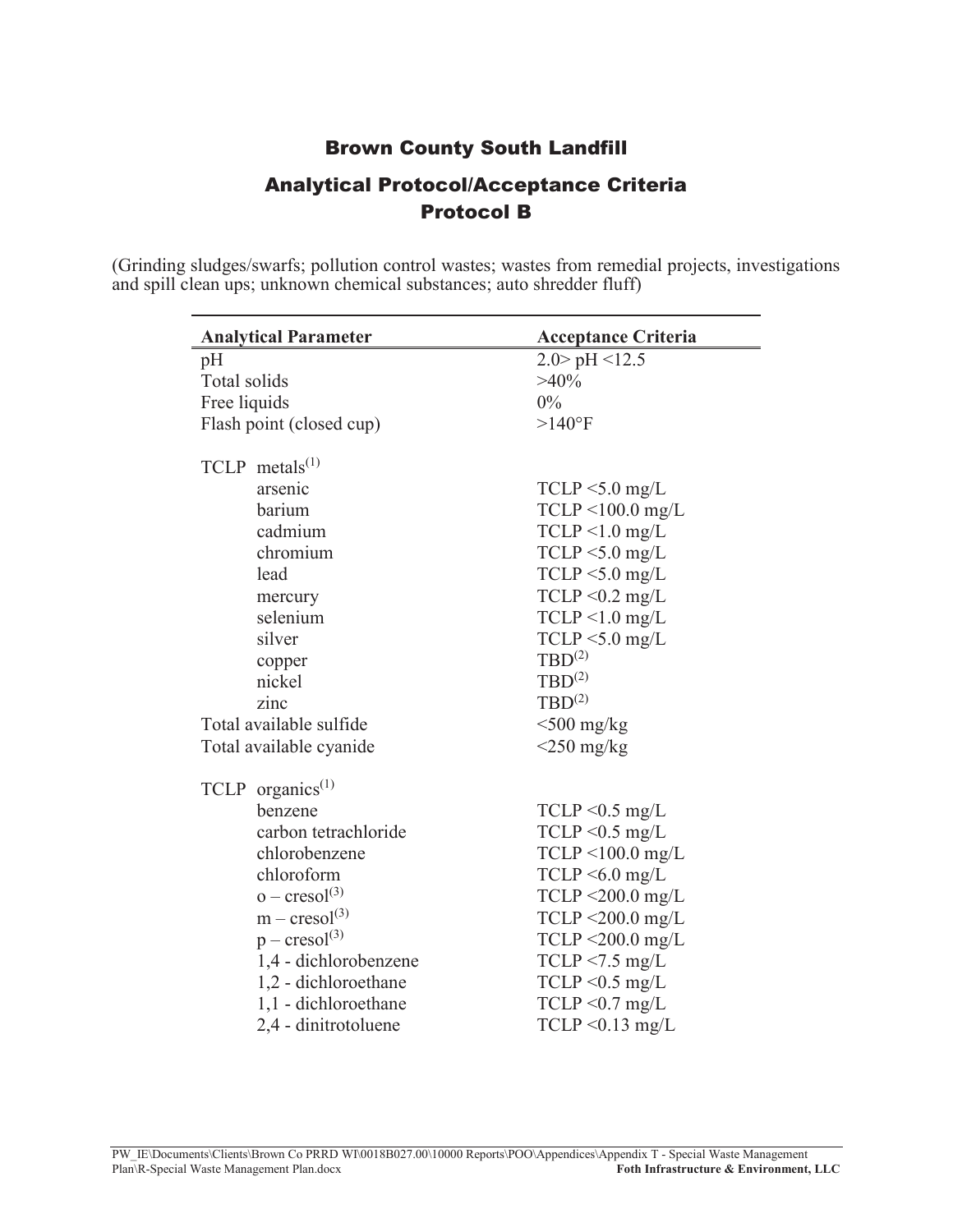#### Protocol B (continued)

| <b>Acceptance Criteria</b> |
|----------------------------|
| $TCLP < 0.13$ mg/L         |
| $TCLP < 0.5$ mg/L          |
| $TCLP < 3.0$ mg/L          |
| $TCLP < 200.0$ mg/L        |
| $TCLP < 2.0$ mg/L          |
| $TCLP < 100.0$ mg/L        |
| $TCLP < 5.0$ mg/L          |
| $TCLP < 0.7$ mg/L          |
| $TCLP < 0.5$ mg/L          |
| $TCLP < 400.0$ mg/L        |
| $TCLP < 2.0$ mg/L          |
| $TCLP < 0.2$ mg/L          |
| $<$ 50 ppm                 |
|                            |
| $TBD^{(2)}$                |
| $TBD^{(2)}$                |
|                            |

(1) For all constituents which are identified as TCLP extraction, it is permissible to utilize a totals analysis if <20 times the regulatory level. If the totals analysis is >20 times regulatory limit, the TCLP extraction is required.

- $(2)$  The acceptance criteria will be determined on a case by case basis depending on the constituent levels and proposed amounts to be disposed.
- (3) If o-, m-, and p-cresol concentrations cannot be differentiated, the total cresol concentration is used. The regulatory level for total cresol is 200 mg/L.
- Note: Physical testing of materials to be considered for use as ADC or other beneficial uses will be require. Testing shall include grain size (ASTM D6913), hydrometer (ASTM D7928) and moisture content (ASTM D2216).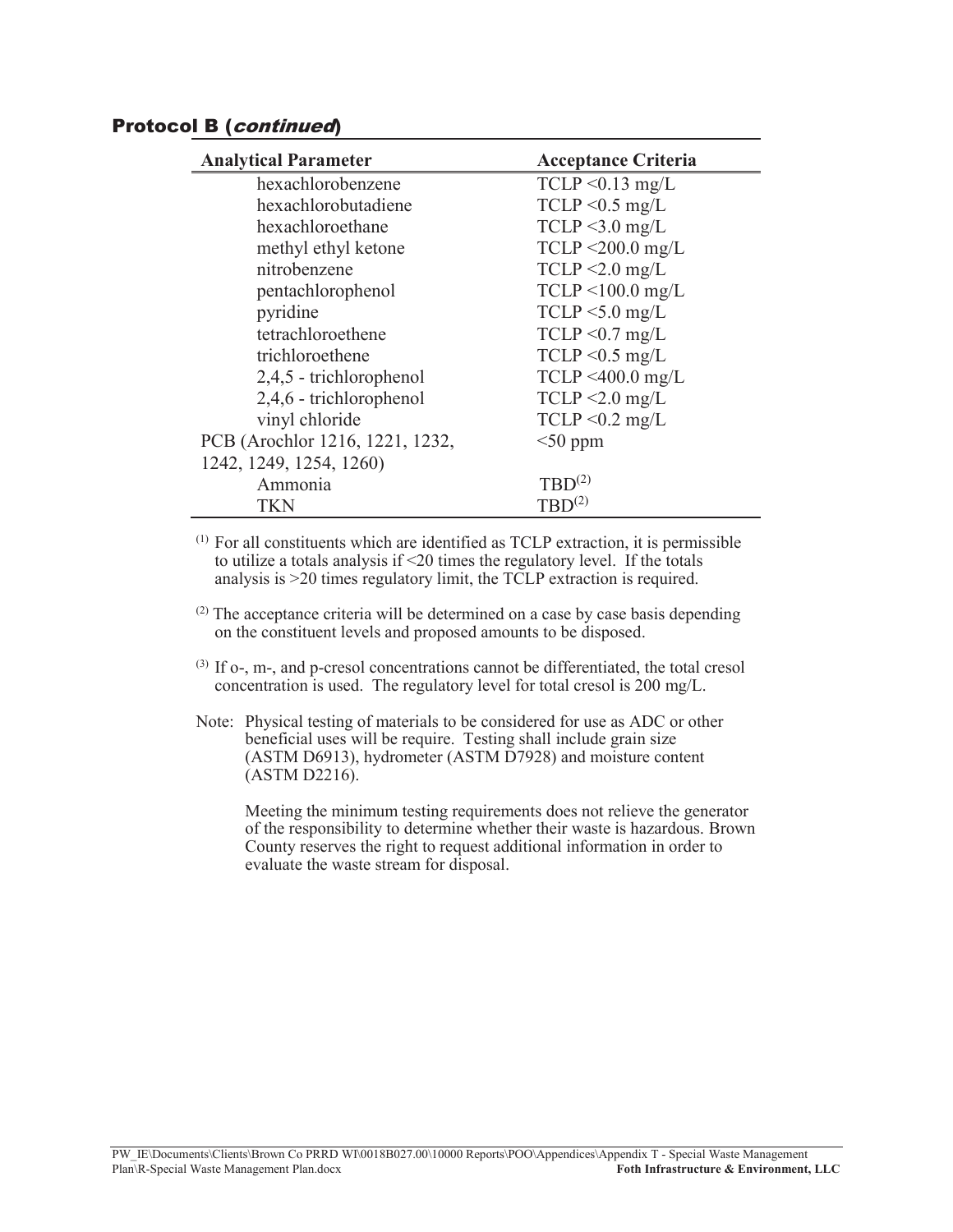# Brown County South Landfill Analytical Protocol/Acceptance Criteria Protocol C

(Paper mill sludge wastes; other sludge wastes)

| <b>Analytical Parameter</b>  | <b>Acceptance Criteria</b> |
|------------------------------|----------------------------|
| pH                           | $2.0$ pH <12.5             |
| Total solids                 | $>20\%$                    |
| Free liquids                 | $0\%$                      |
| Flash point (closed cup)     | $>140$ °F                  |
| $TCLP$ metals <sup>(1)</sup> |                            |
| arsenic                      | $TCLP < 5.0$ mg/L          |
| barium                       | $TCLP < 100.0$ mg/L        |
| cadmium                      | $TCLP < 1.0$ mg/L          |
| chromium                     | $TCLP < 5.0$ mg/L          |
| lead                         | $TCLP < 5.0$ mg/L          |
| mercury                      | TCLP < 0.2 mg/L            |
| selenium                     | $TCLP < 1.0$ mg/L          |
| silver                       | $TCLP < 5.0$ mg/L          |
| copper                       | $TBD^{(2)}$                |
| nickel                       | $TBD^{(2)}$                |
| zinc                         | $TBD^{(2)}$                |
| Total available sulfide      | $<$ 500 mg/kg              |
| Total available cyanide      | $\leq$ 250 mg/kg           |
| TCLP organics <sup>(1)</sup> |                            |
| benzene                      | $TCLP < 0.5$ mg/L          |
| carbon tetrachloride         | $TCLP < 0.5$ mg/L          |
| chlorobenzene                | $TCLP < 100.0$ mg/L        |
| chloroform                   | $TCLP < 6.0$ mg/L          |
| $o - \text{cresol}^{(3)}$    | $TCLP < 200.0$ mg/L        |
| $m - cresol(3)$              | $TCLP < 200.0$ mg/L        |
| $p - cresol(3)$              | $TCLP < 200.0$ mg/L        |
| 1,4 - dichlorobenzene        | $TCLP < 7.5$ mg/L          |
| 1,2 - dichloroethane         | $TCLP < 0.5$ mg/L          |
| 1,1 - dichloroethane         | $TCLP < 0.7$ mg/L          |
| 2,4 - dinitrotoluene         | $TCLP < 0.13$ mg/L         |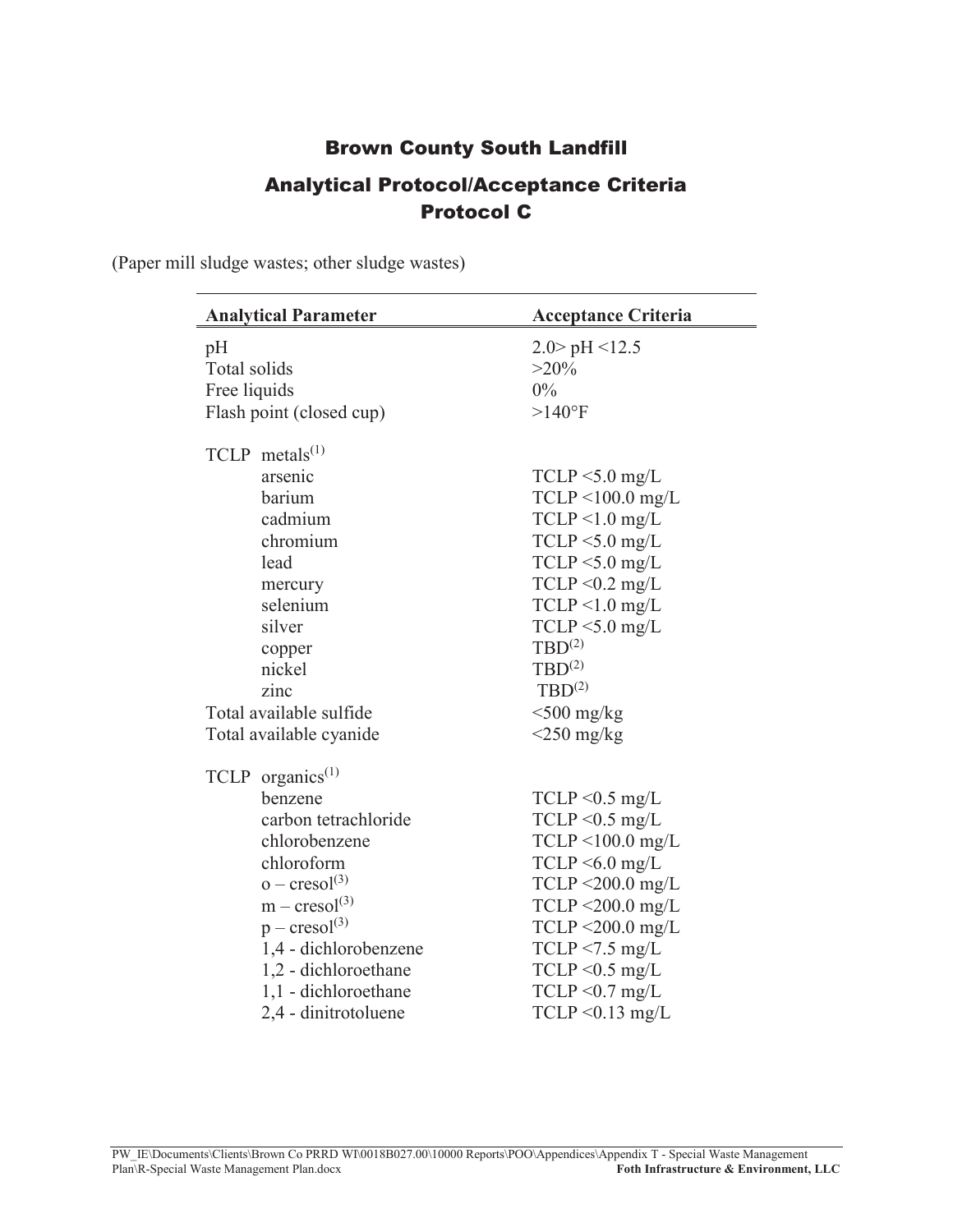#### Protocol C (continued)

| <b>Analytical Parameter</b>     | <b>Acceptance Criteria</b> |
|---------------------------------|----------------------------|
| hexachlorobenzene               | $TCLP < 0.13$ mg/L         |
| hexachlorobutadiene             | $TCLP < 0.5$ mg/L          |
| hexachloroethane                | $TCLP < 3.0$ mg/L          |
| methyl ethyl ketone             | TCLP <200.0 mg/L           |
| nitrobenzene                    | $TCLP < 2.0$ mg/L          |
| pentachlorophenol               | $TCLP < 100.0$ mg/L        |
| pyridine                        | $TCLP < 5.0$ mg/L          |
| tetrachloroethene               | $TCLP < 0.7$ mg/L          |
| trichloroethene                 | $TCLP < 0.5$ mg/L          |
| 2,4,5 - trichlorophenol         | $TCLP < 400.0$ mg/L        |
| 2,4,6 - trichlorophenol         | $TCLP < 2.0$ mg/L          |
| vinyl chloride                  | $TCLP < 0.2$ mg/L          |
| PCB (Arochlor 1216, 1221, 1232, | $<$ 50 ppm                 |
| 1242, 1249, 1254, 1260)         |                            |
| Ammonia                         | $TBD^{(2)}$                |
| TKN                             | $TBD^{(2)}$                |
|                                 |                            |

(1) For all constituents which are identified as TCLP extraction, it is permissible to utilize a totals analysis if <20 times the regulatory level. If the totals analysis is >20 times regulatory limit, the TCLP extraction is required.

- $(2)$  The acceptance criteria will be determined on a case-by-case basis depending on the constituent levels and proposed amounts to be disposed.
- (3) If o-, m-, and p-cresol concentrations cannot be differentiated, the total cresol concentration is used. The regulatory level for total cresol is 200 mg/L.
- Note: Physical testing of materials to be considered for use as ADC or other beneficial uses will be require. Testing shall include grain size (ASTM D6913), hydrometer (ASTM D7928) and moisture content (ASTM D2216).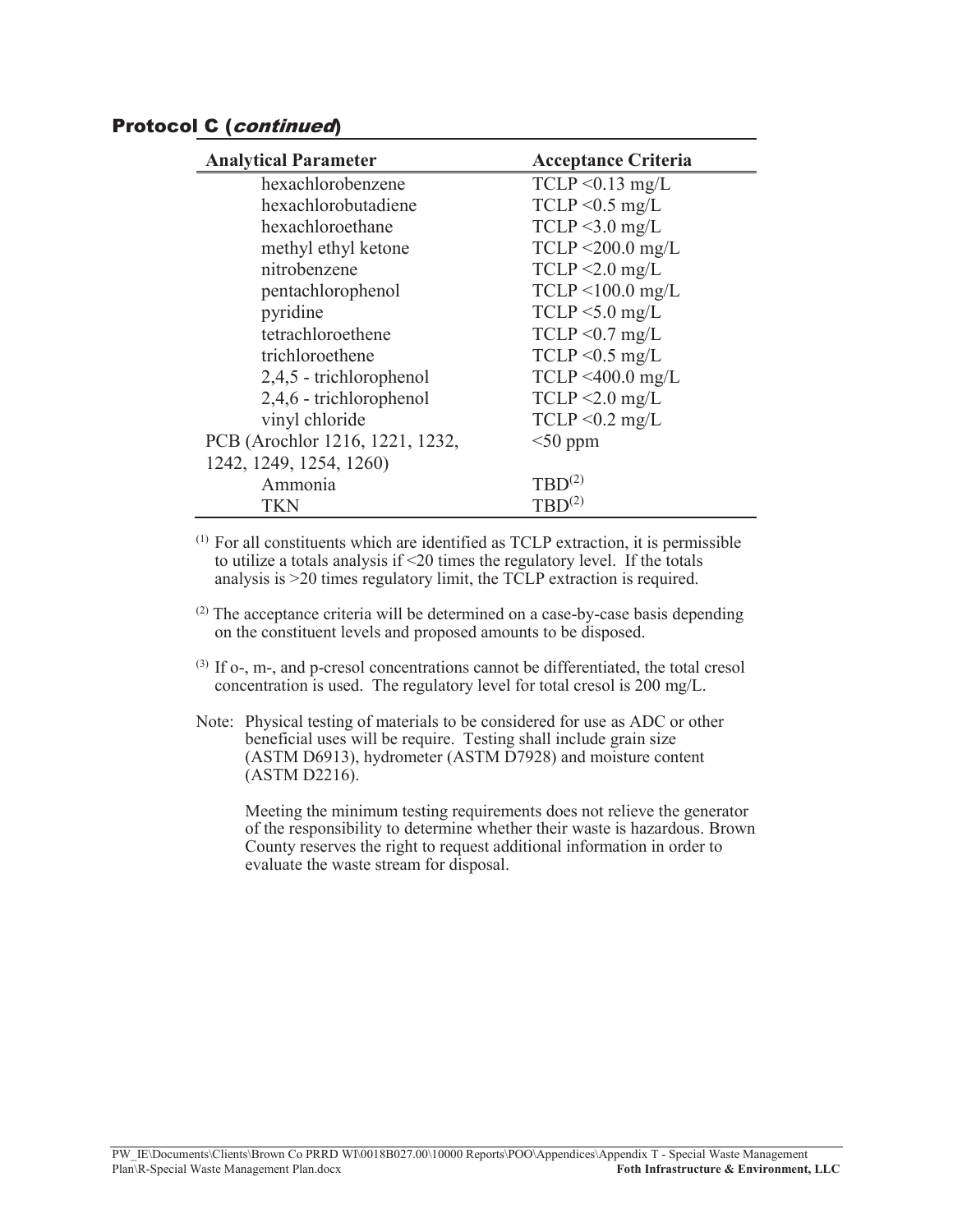# Brown County South Landfill Analytical Protocol/Acceptance Criteria Protocol D

| <b>Analytical Parameter</b>                                                                                  | <b>Acceptance Criteria</b>                        |
|--------------------------------------------------------------------------------------------------------------|---------------------------------------------------|
| All petroleum-contaminated soils<br>Lead, leachable $^{(1)}$                                                 | $TCLP < 5.0$ mg/L                                 |
| Gasoline; grades 80, 100, 100LC, and aviation fuel<br>Gasoline range organics<br>Benzene, leachable $^{(2)}$ | $\leq$ 2000 ppm<br>$TCLP < 0.5$ mg/L              |
| Diesel; jet fuel; Nos. 1, 2, and 4 fuel oil<br>Diesel range organics<br>Benzene, leachable $^{(2)}$          | $\leq$ 2000 ppm<br>$TCLP < 0.5$ mg/L              |
| Crude oil; lube oil; No. 6 fuel oil<br>Diesel range organics                                                 | $\leq$ 2000 ppm                                   |
| Unknown petroleum<br>Gasoline range organics<br>Diesel range organics<br>Cadmium, leachable <sup>(3)</sup>   | $<$ 2000 ppm<br>$<$ 2000 ppm<br>$TCLP < 1.0$ mg/L |
| Waste oil<br>Gasoline range organics<br>Diesel range organics<br>Cadmium, leachable                          | $<$ 2000 ppm<br>$<$ 2000 ppm<br>$TCLP < 1.0$ mg/L |

(Contaminated soils from petroleum-related products for co-disposal.)

 $(1)$  Total lead may be run first, and if the total is less than 100 mg/kg, TCLP for lead is not required.

(2) Leachable benzene shall be done if total benzene exceeds 10 mg/kg (20 times the hazardous waste limit).

- $^{(3)}$  Total cadmium may be run first, and if the total is less than 20 mg/kg, TCLP for cadmium is not required.
- Notes: Physical testing of materials to be considered for use as ADC or other beneficial uses will be require. Testing shall include grain size (ASTM D6913), hydrometer (ASTM D7928) and moisture content (ASTM D2216).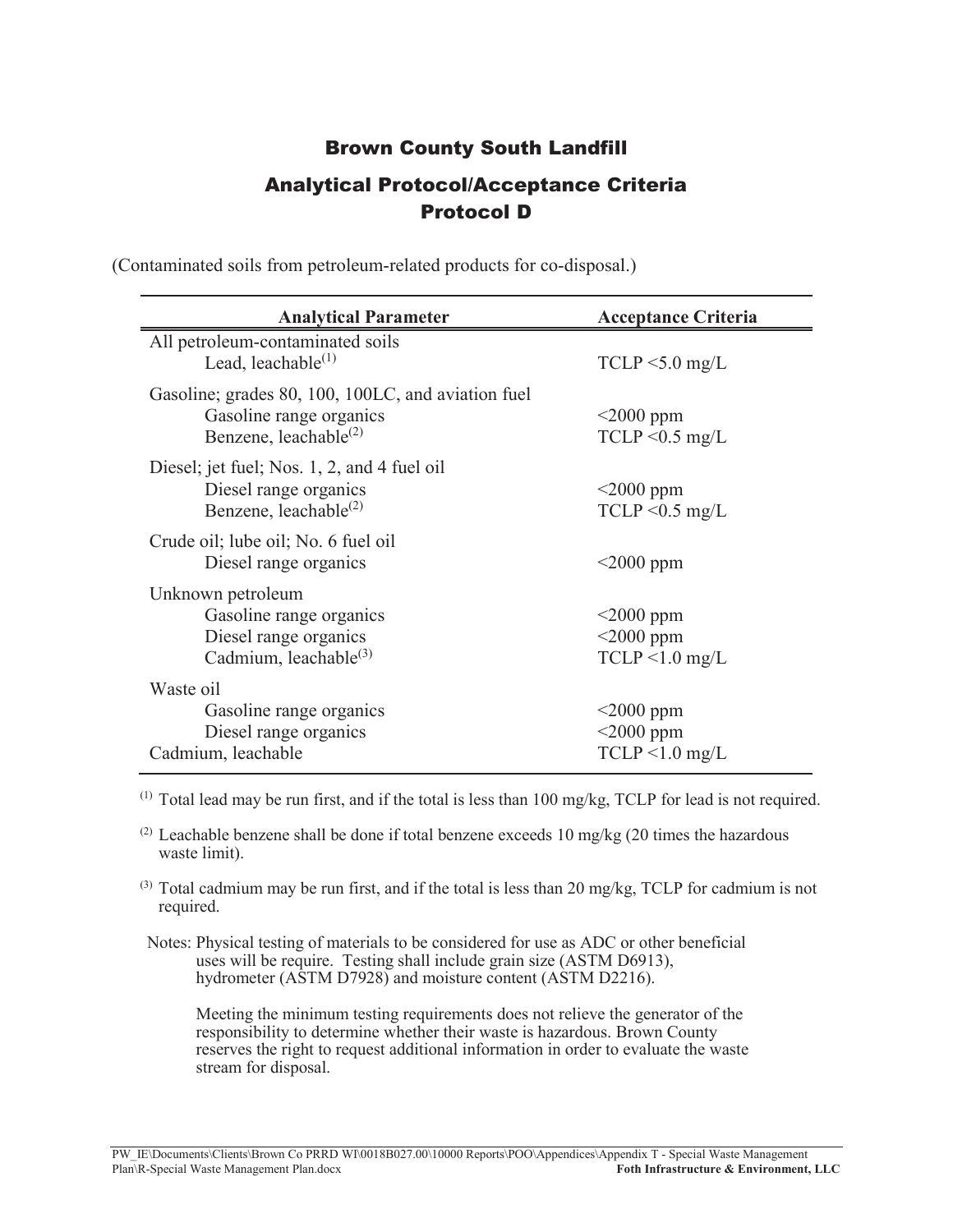#### Brown County South Landfill

## Analytical Protocol/Acceptance Criteria Protocol E

Publicly Owned Treatment Works wastes:

| <b>Analytical Parameter</b> | <b>Acceptance Criteria</b> |
|-----------------------------|----------------------------|
| pH                          | $2.0$ pH <12.5             |
| Total solids                | $>20\%$                    |
| Free liquids                | $0\%$                      |
| TCLP metals $(1)$           |                            |
| arsenic                     | $TCLP < 5.0$ mg/L          |
| barium                      | $TCLP < 100.0$ mg/L        |
| cadmium                     | $TCLP < 1.0$ mg/L          |
| chromium                    | $TCLP < 5.0$ mg/L          |
| lead                        | $TCLP < 5.0$ mg/L          |
| mercury                     | $TCLP < 0.2$ mg/L          |
| selenium                    | $TCLP < 1.0$ mg/L          |
| silver                      | $TCLP < 5.0$ mg/L          |
| copper                      | $TBD^{(2)}$                |
| nickel                      | $TBD^{(2)}$                |
| zinc                        | $TBD^{(2)}$                |
| Total available sulfide     | $<$ 500 mg/kg              |
| Ammonia                     | $TBD^{(2)}$                |
| TKN                         | $TBD^{(2)}$                |

(1) For all constituents which are identified as TCLP extraction, it is permissible to do a totals analysis if <20 times the regulatory level. If the totals analysis is >20 times regulatory limit, the TCLP extraction is required.

- $(2)$  The acceptance criteria will be determined on a case by case basis depending on the constituent levels and proposed amounts to be disposed.
- Note: Physical testing of materials to be considered for use as ADC or other beneficial uses will be require. Testing shall include grain size (ASTM D6913), hydrometer (ASTM D7928) and moisture content (ASTM D2216).